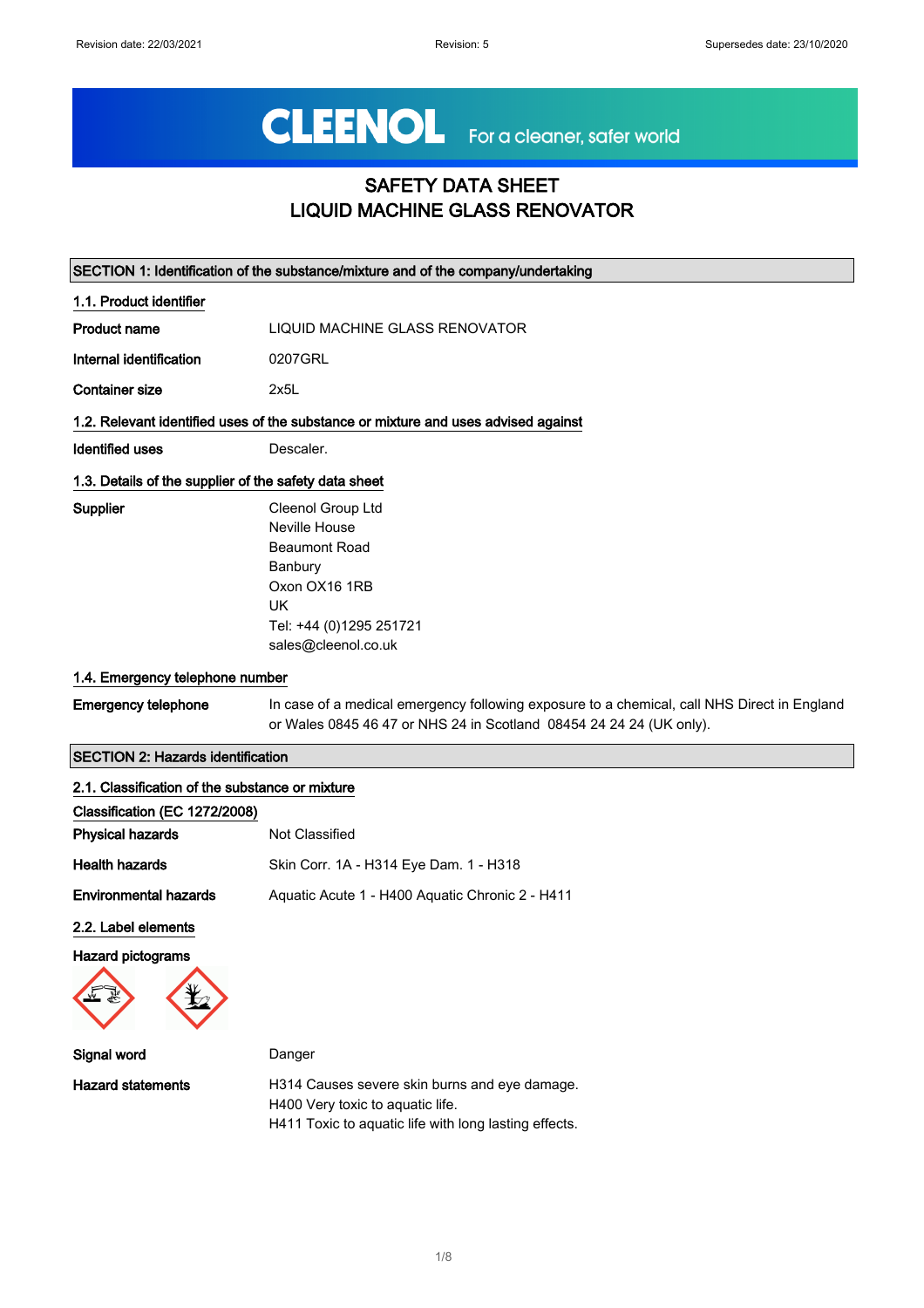| <b>Precautionary statements</b>           | P273 Avoid release to the environment.<br>P280 Wear protective gloves/ protective clothing/ eye protection/ face protection.<br>P303+P361+P353 IF ON SKIN (or hair): Take off immediately all contaminated clothing.<br>Rinse skin with water or shower.<br>P304+P340 IF INHALED: Remove person to fresh air and keep comfortable for breathing.<br>P305+P351+P338 IF IN EYES: Rinse cautiously with water for several minutes. Remove<br>contact lenses, if present and easy to do. Continue rinsing.<br>P363 Wash contaminated clothing before reuse. |
|-------------------------------------------|---------------------------------------------------------------------------------------------------------------------------------------------------------------------------------------------------------------------------------------------------------------------------------------------------------------------------------------------------------------------------------------------------------------------------------------------------------------------------------------------------------------------------------------------------------|
| Contains                                  | POTASSIUM HYDROXIDE, SODIUM HYPOCHLORITE                                                                                                                                                                                                                                                                                                                                                                                                                                                                                                                |
| Supplementary precautionary<br>statements | P264 Wash contaminated skin thoroughly after handling.<br>P301+P330+P331 IF SWALLOWED: Rinse mouth. Do NOT induce vomiting.<br>P310 Immediately call a POISON CENTER/ doctor.<br>P391 Collect spillage.<br>P405 Store locked up.<br>P501 Dispose of contents/ container in accordance with national regulations.                                                                                                                                                                                                                                        |

### 2.3. Other hazards

| <b>SECTION 3: Composition/information on ingredients</b> |  |  |
|----------------------------------------------------------|--|--|
|----------------------------------------------------------|--|--|

| 3.2. Mixtures                                                                                                     |                          |                                                      |
|-------------------------------------------------------------------------------------------------------------------|--------------------------|------------------------------------------------------|
| POTASSIUM HYDROXIDE                                                                                               |                          | 10-30%                                               |
| CAS number: 1310-58-3                                                                                             | EC number: 215-181-3     | REACH registration number: 01-<br>2119487136-33-XXXX |
| Classification<br>Met. Corr. 1 - H290<br>Acute Tox. 4 - H302<br>Skin Corr. 1A - H314<br>Eye Dam. 1 - H318         |                          |                                                      |
| <b>SODIUM HYPOCHLORITE</b>                                                                                        |                          | $1 - 5%$                                             |
| CAS number: 7681-52-9                                                                                             | EC number: 231-668-3     | REACH registration number: 01-<br>2119488154-34-XXXX |
| M factor (Acute) = $10$                                                                                           | M factor (Chronic) = $1$ |                                                      |
| Classification<br>Skin Corr. 1B - H314<br>Eye Dam. 1 - H318<br>Aquatic Acute 1 - H400<br>Aquatic Chronic 1 - H410 |                          |                                                      |
| SODIUM HYDROXIDE                                                                                                  |                          | 1%                                                   |
| CAS number: 1310-73-2                                                                                             | EC number: 215-185-5     | REACH registration number: 01-<br>2119457892-27-XXXX |
| Classification<br>Skin Corr. 1A - H314<br>Eye Dam. 1 - H318                                                       |                          |                                                      |

The full text for all hazard statements is displayed in Section 16.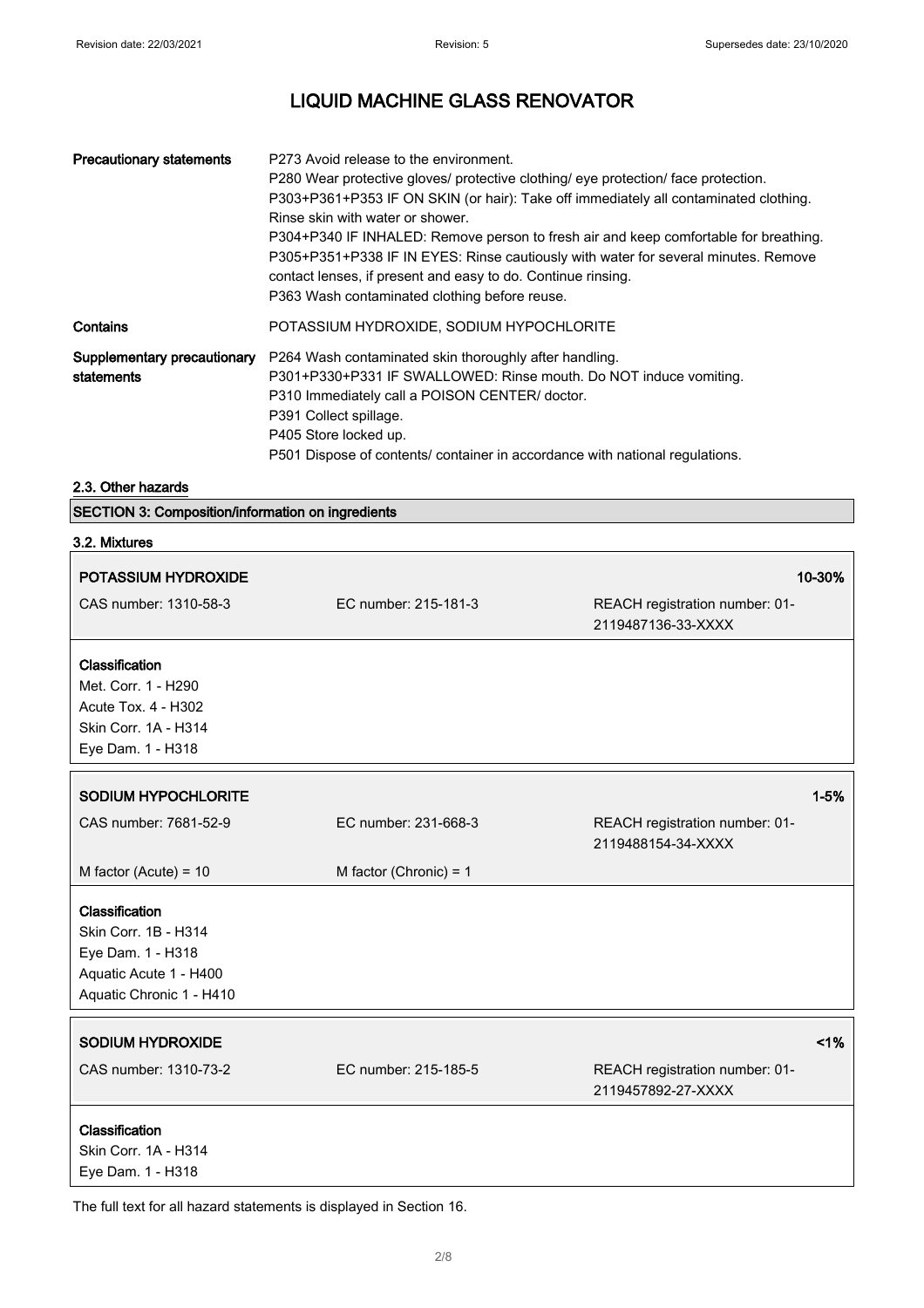## SECTION 4: First aid measures

| 4.1. Description of first aid measures                                   |                                                                                                                                                                                                                                                      |  |
|--------------------------------------------------------------------------|------------------------------------------------------------------------------------------------------------------------------------------------------------------------------------------------------------------------------------------------------|--|
| Inhalation                                                               | Unlikely route of exposure as the product does not contain volatile substances.                                                                                                                                                                      |  |
| Ingestion                                                                | Do not induce vomiting. Rinse mouth thoroughly with water. Give a few small glasses of water<br>or milk to drink. Get medical attention immediately.                                                                                                 |  |
| <b>Skin contact</b>                                                      | Remove contaminated clothing and rinse skin thoroughly with water. Get medical attention if<br>symptoms are severe or persist after washing.                                                                                                         |  |
| Eye contact                                                              | Rinse cautiously with water for several minutes. Remove any contact lenses and open eyelids<br>wide apart. Continue to rinse. Get medical attention immediately.                                                                                     |  |
|                                                                          | 4.2. Most important symptoms and effects, both acute and delayed                                                                                                                                                                                     |  |
| Inhalation                                                               | Unlikely to be hazardous by inhalation because of the low vapour pressure of the product at<br>ambient temperature.                                                                                                                                  |  |
| Ingestion                                                                | Harmful: possible risk of irreversible effects if swallowed. May cause severe internal injury.<br>May cause chemical burns in mouth, oesophagus and stomach.                                                                                         |  |
| Skin contact                                                             | May cause serious chemical burns to the skin.                                                                                                                                                                                                        |  |
| Eye contact                                                              | Causes serious eye damage.                                                                                                                                                                                                                           |  |
|                                                                          | 4.3. Indication of any immediate medical attention and special treatment needed                                                                                                                                                                      |  |
| Notes for the doctor                                                     | No specific recommendations.                                                                                                                                                                                                                         |  |
| <b>Specific treatments</b>                                               | Treat symptomatically.                                                                                                                                                                                                                               |  |
| <b>SECTION 5: Firefighting measures</b>                                  |                                                                                                                                                                                                                                                      |  |
| 5.1. Extinguishing media                                                 |                                                                                                                                                                                                                                                      |  |
| Suitable extinguishing media                                             | The product is not flammable. Use fire-extinguishing media suitable for the surrounding fire.                                                                                                                                                        |  |
| Unsuitable extinguishing<br>media                                        | None known.                                                                                                                                                                                                                                          |  |
| 5.2. Special hazards arising from the substance or mixture               |                                                                                                                                                                                                                                                      |  |
| Specific hazards                                                         | Corrosive gases or vapours.                                                                                                                                                                                                                          |  |
| 5.3. Advice for firefighters                                             |                                                                                                                                                                                                                                                      |  |
| Protective actions during<br>firefighting                                | Avoid breathing fire gases or vapours. Fight fire with normal precautions from a reasonable<br>distance.                                                                                                                                             |  |
| Special protective equipment<br>for firefighters                         | Use protective equipment appropriate for surrounding materials. Firefighter's clothing<br>conforming to European standard EN469 (including helmets, protective boots and gloves) will<br>provide a basic level of protection for chemical incidents. |  |
| <b>SECTION 6: Accidental release measures</b>                            |                                                                                                                                                                                                                                                      |  |
| 6.1. Personal precautions, protective equipment and emergency procedures |                                                                                                                                                                                                                                                      |  |
| <b>Personal precautions</b>                                              | Avoid contact with skin, eyes and clothing. Take care as floors and other surfaces may<br>become slippery. Do not touch or walk into spilled material.                                                                                               |  |
| 6.2. Environmental precautions                                           |                                                                                                                                                                                                                                                      |  |
| <b>Environmental precautions</b>                                         | Avoid discharge to the aquatic environment.                                                                                                                                                                                                          |  |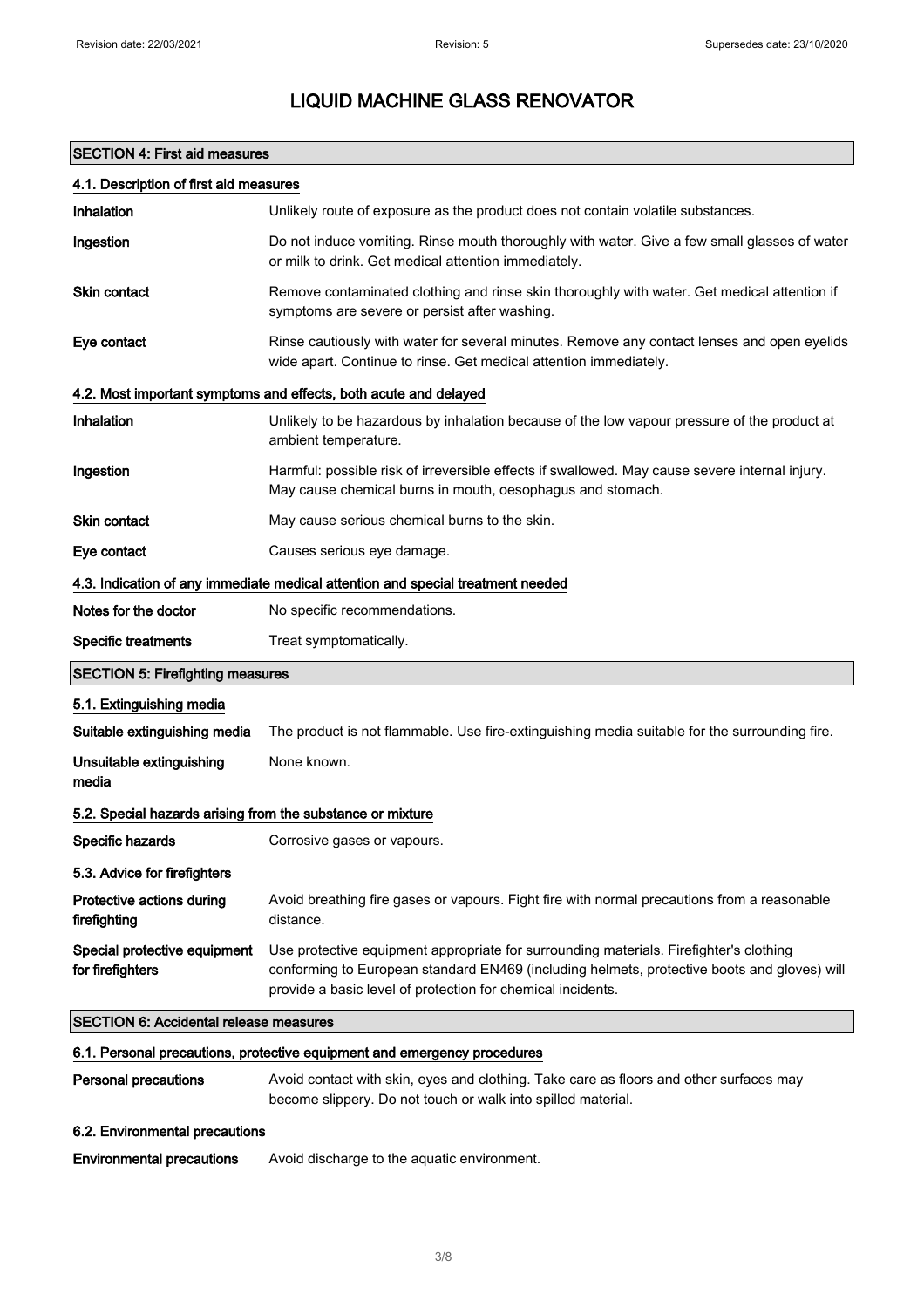#### 6.3. Methods and material for containment and cleaning up

Methods for cleaning up Absorb in vermiculite, dry sand or earth and place into containers. Flush contaminated area with plenty of water. Following dilution, discharge to the sewer with plenty of water may be permitted.

#### 6.4. Reference to other sections

| Reference to other sections | For personal protection, see Section 8. For waste disposal, see Section 13. |
|-----------------------------|-----------------------------------------------------------------------------|
|-----------------------------|-----------------------------------------------------------------------------|

| <b>SECTION 7: Handling and storage</b><br>7.1. Precautions for safe handling |                                                                                                                                |  |
|------------------------------------------------------------------------------|--------------------------------------------------------------------------------------------------------------------------------|--|
|                                                                              |                                                                                                                                |  |
| Advice on general<br>occupational hygiene                                    | Wash promptly if skin becomes contaminated.                                                                                    |  |
|                                                                              | 7.2. Conditions for safe storage, including any incompatibilities                                                              |  |
| <b>Storage precautions</b>                                                   | Keep only in the original container. Container must be kept tightly closed when not in use.                                    |  |
| Storage class                                                                | Chemical storage. Corrosive storage.                                                                                           |  |
| 7.3. Specific end use(s)                                                     |                                                                                                                                |  |
| Specific end use(s)                                                          | The identified uses for this product are detailed in Section 1.2. Refer to Product Use Guide<br>(PUG) for further information. |  |

#### SECTION 8: Exposure controls/Personal protection

- 8.1. Control parameters
- Occupational exposure limits

#### POTASSIUM HYDROXIDE

Long-term exposure limit (8-hour TWA): WEL Short-term exposure limit (15-minute): WEL 2 mg/m<sup>3</sup>

#### SODIUM HYDROXIDE

Short-term exposure limit (15-minute): WEL 2 mg/m<sup>3</sup> WEL = Workplace Exposure Limit.

#### 8.2. Exposure controls

# Protective equipment

| Eye/face protection           | Eyewear complying with an approved standard should be worn if a risk assessment indicates<br>eye contact is possible.                                                                                                                                            |
|-------------------------------|------------------------------------------------------------------------------------------------------------------------------------------------------------------------------------------------------------------------------------------------------------------|
| Hand protection               | It is recommended that chemical-resistant, impervious gloves are worn. Wear protective<br>gloves made of the following material: Nitrile rubber. Rubber (natural, latex). To protect hands<br>from chemicals, gloves should comply with European Standard EN374. |
| Hygiene measures              | Wash promptly if skin becomes contaminated.                                                                                                                                                                                                                      |
| <b>Respiratory protection</b> | No specific requirements are anticipated under normal conditions of use.                                                                                                                                                                                         |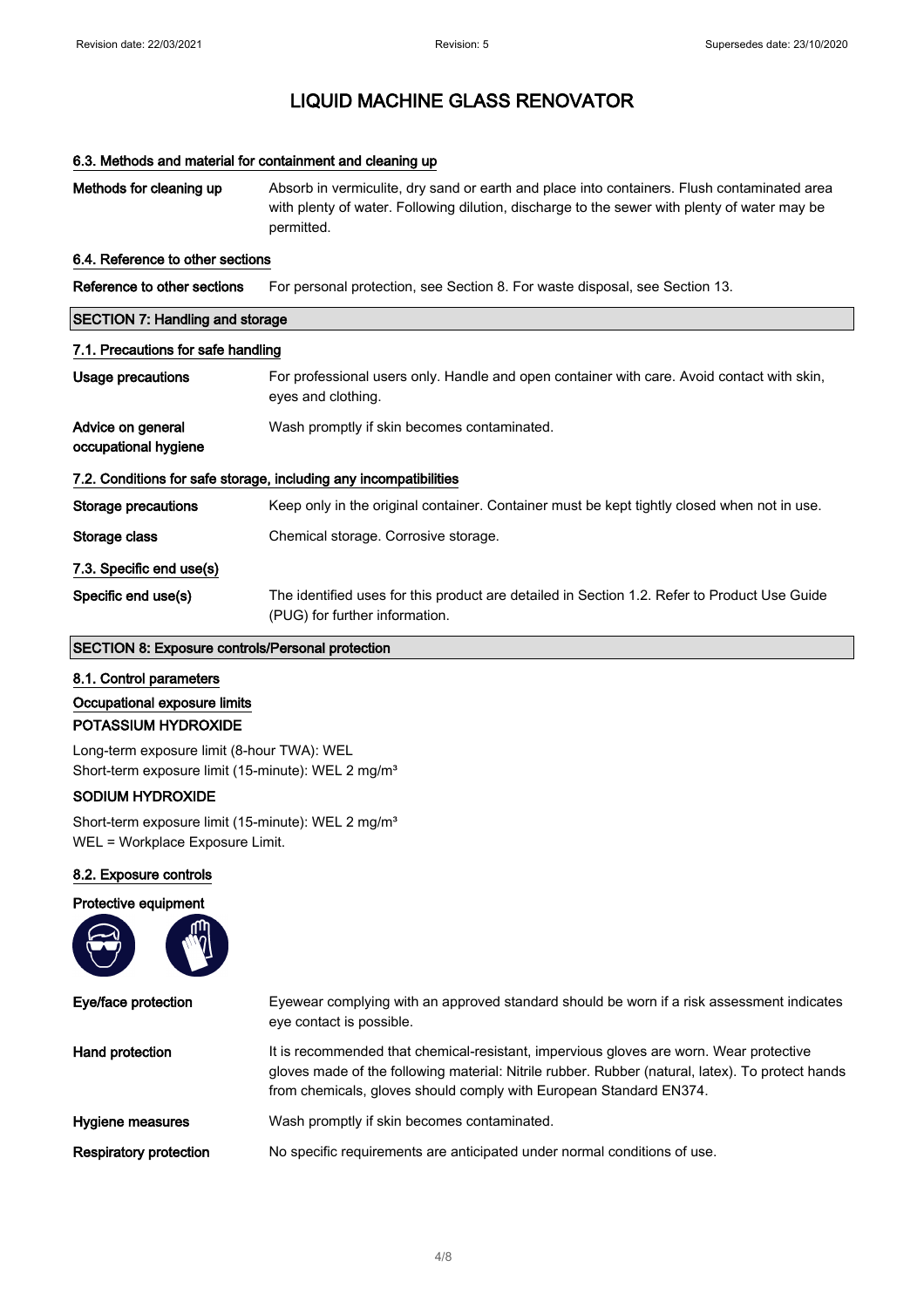| <b>SECTION 9: Physical and chemical properties</b>         |                                                                                                                        |  |
|------------------------------------------------------------|------------------------------------------------------------------------------------------------------------------------|--|
| 9.1. Information on basic physical and chemical properties |                                                                                                                        |  |
| Appearance                                                 | Clear liquid.                                                                                                          |  |
| Colour                                                     | Colourless to pale yellow.                                                                                             |  |
| Odour                                                      | Almost odourless.                                                                                                      |  |
| рH                                                         | pH (concentrated solution): >13.5                                                                                      |  |
| Initial boiling point and range                            | $100^{\circ}$ C                                                                                                        |  |
| <b>Relative density</b>                                    | $\sim$ 1.2 @ 20°C                                                                                                      |  |
| Solubility(ies)                                            | Soluble in water.                                                                                                      |  |
| Auto-ignition temperature                                  | Not applicable.                                                                                                        |  |
| <b>Decomposition Temperature</b>                           | Not determined.                                                                                                        |  |
| <b>Viscosity</b>                                           | Non-viscous.                                                                                                           |  |
| <b>Explosive properties</b>                                | Not considered to be explosive.                                                                                        |  |
| <b>Oxidising properties</b>                                | Does not meet the criteria for classification as oxidising.                                                            |  |
| 9.2. Other information                                     |                                                                                                                        |  |
| Refractive index                                           | $25 - 27$                                                                                                              |  |
| Volatile organic compound                                  | Not applicable.                                                                                                        |  |
| <b>SECTION 10: Stability and reactivity</b>                |                                                                                                                        |  |
| 10.1. Reactivity                                           |                                                                                                                        |  |
| <b>Reactivity</b>                                          | The reactivity data for this product will be typical of those for the following class of materials:<br>Strong alkalis. |  |
| 10.2. Chemical stability                                   |                                                                                                                        |  |
| <b>Stability</b>                                           | Stable at normal ambient temperatures and when used as recommended.                                                    |  |
| 10.3. Possibility of hazardous reactions                   |                                                                                                                        |  |
| Possibility of hazardous<br>reactions                      | Under normal conditions of storage and use, no hazardous reactions will occur.                                         |  |
| 10.4. Conditions to avoid                                  |                                                                                                                        |  |
| Conditions to avoid                                        | No specific requirements are anticipated under normal conditions of use.                                               |  |
| 10.5. Incompatible materials                               |                                                                                                                        |  |
| Materials to avoid                                         | Strong acids.                                                                                                          |  |
|                                                            | 10.6. Hazardous decomposition products                                                                                 |  |
| Hazardous decomposition<br>products                        | Does not decompose when used and stored as recommended.                                                                |  |
| <b>SECTION 11: Toxicological information</b>               |                                                                                                                        |  |
| 11.1. Information on toxicological effects                 |                                                                                                                        |  |
| <b>Toxicological effects</b>                               | Information given is based on data of the components and of similar products.                                          |  |

Acute toxicity - oral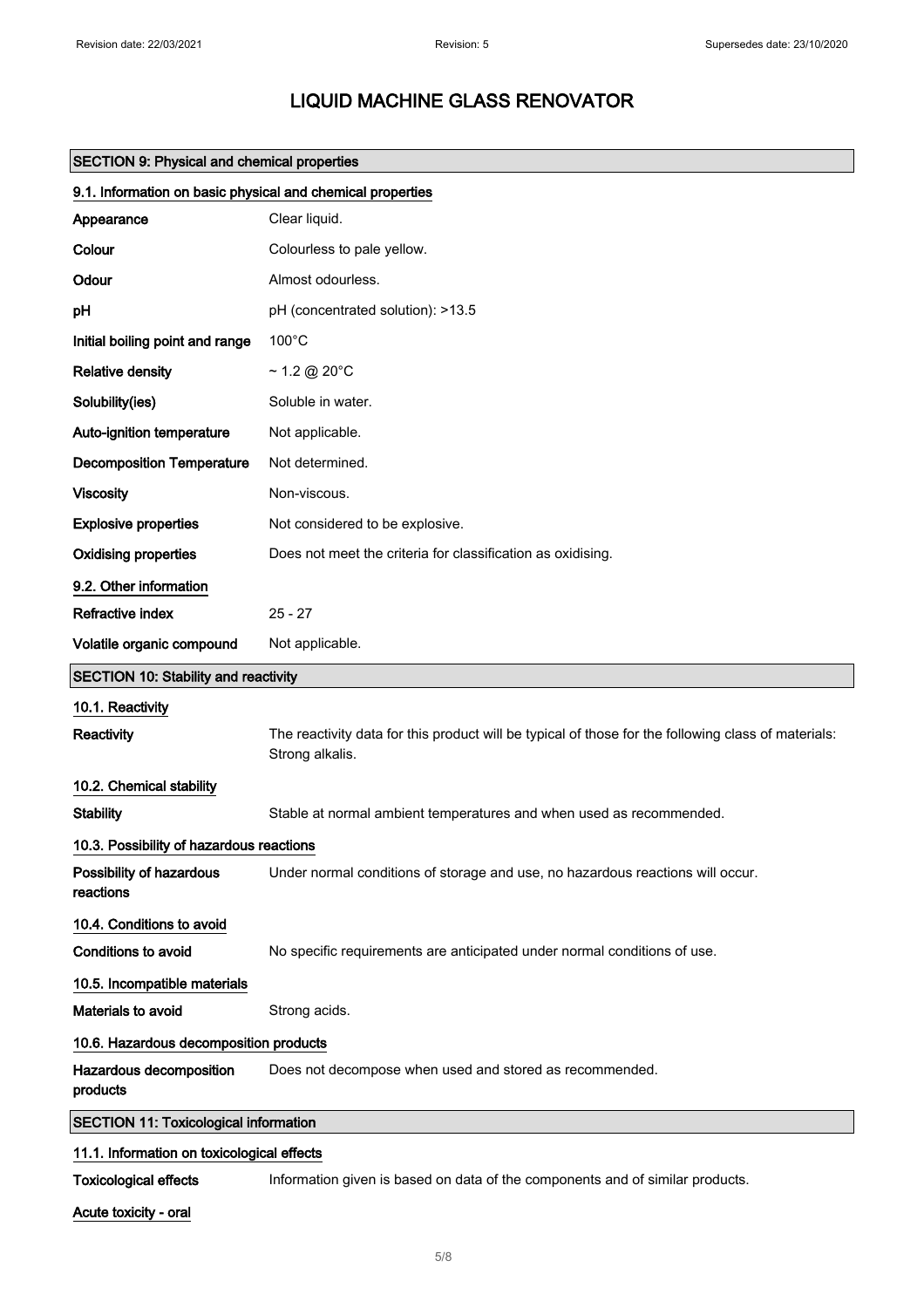| ATE oral (mg/kg)                                               | 4,166.67                                                                                                   |
|----------------------------------------------------------------|------------------------------------------------------------------------------------------------------------|
| Skin corrosion/irritation<br>Skin corrosion/irritation         | May cause serious chemical burns to the skin.                                                              |
| Serious eye damage/irritation<br>Serious eye damage/irritation | Causes serious eye damage.                                                                                 |
| <b>Medical considerations</b>                                  | Pre-existing eye problems.                                                                                 |
| <b>SECTION 12: Ecological information</b>                      |                                                                                                            |
| Ecotoxicity                                                    | Very toxic to aquatic life.                                                                                |
| 12.1. Toxicity                                                 |                                                                                                            |
| <b>Toxicity</b>                                                | Very toxic to aquatic organisms.                                                                           |
| 12.2. Persistence and degradability                            |                                                                                                            |
|                                                                | Persistence and degradability The product contains inorganic substances which are not biodegradable.       |
| 12.3. Bioaccumulative potential                                |                                                                                                            |
| <b>Bioaccumulative potential</b>                               | The product does not contain any substances expected to be bioaccumulating.                                |
| 12.4. Mobility in soil                                         |                                                                                                            |
| <b>Mobility</b>                                                | The product contains substances which are water-soluble and may spread in water systems.                   |
| 12.5. Results of PBT and vPvB assessment                       |                                                                                                            |
| <b>Results of PBT and vPvB</b><br>assessment                   | This product does not contain any substances classified as PBT or vPvB.                                    |
| 12.6. Other adverse effects                                    |                                                                                                            |
| Other adverse effects                                          | None known.                                                                                                |
| <b>SECTION 13: Disposal considerations</b>                     |                                                                                                            |
| 13.1. Waste treatment methods                                  |                                                                                                            |
| <b>General information</b>                                     | Dispose of surplus products and those that cannot be recycled via a licensed waste disposal<br>contractor. |
| <b>Disposal methods</b>                                        | The product is designed and intended for disposal to public sewer after use.                               |
| <b>SECTION 14: Transport information</b>                       |                                                                                                            |
| 14.1. UN number                                                |                                                                                                            |
| UN No. (ADR/RID)                                               | 3266                                                                                                       |
| UN No. (IMDG)                                                  | 3266                                                                                                       |
| UN No. (ICAO)                                                  | 3266                                                                                                       |
| UN No. (ADN)                                                   | 3266                                                                                                       |
| 14.2. UN proper shipping name                                  |                                                                                                            |
| Proper shipping name<br>(ADR/RID)                              | CORROSIVE LIQUID, BASIC, INORGANIC, N.O.S. (POTASSIUM HYDROXIDE, SODIUM<br>HYPOCHLORITE)                   |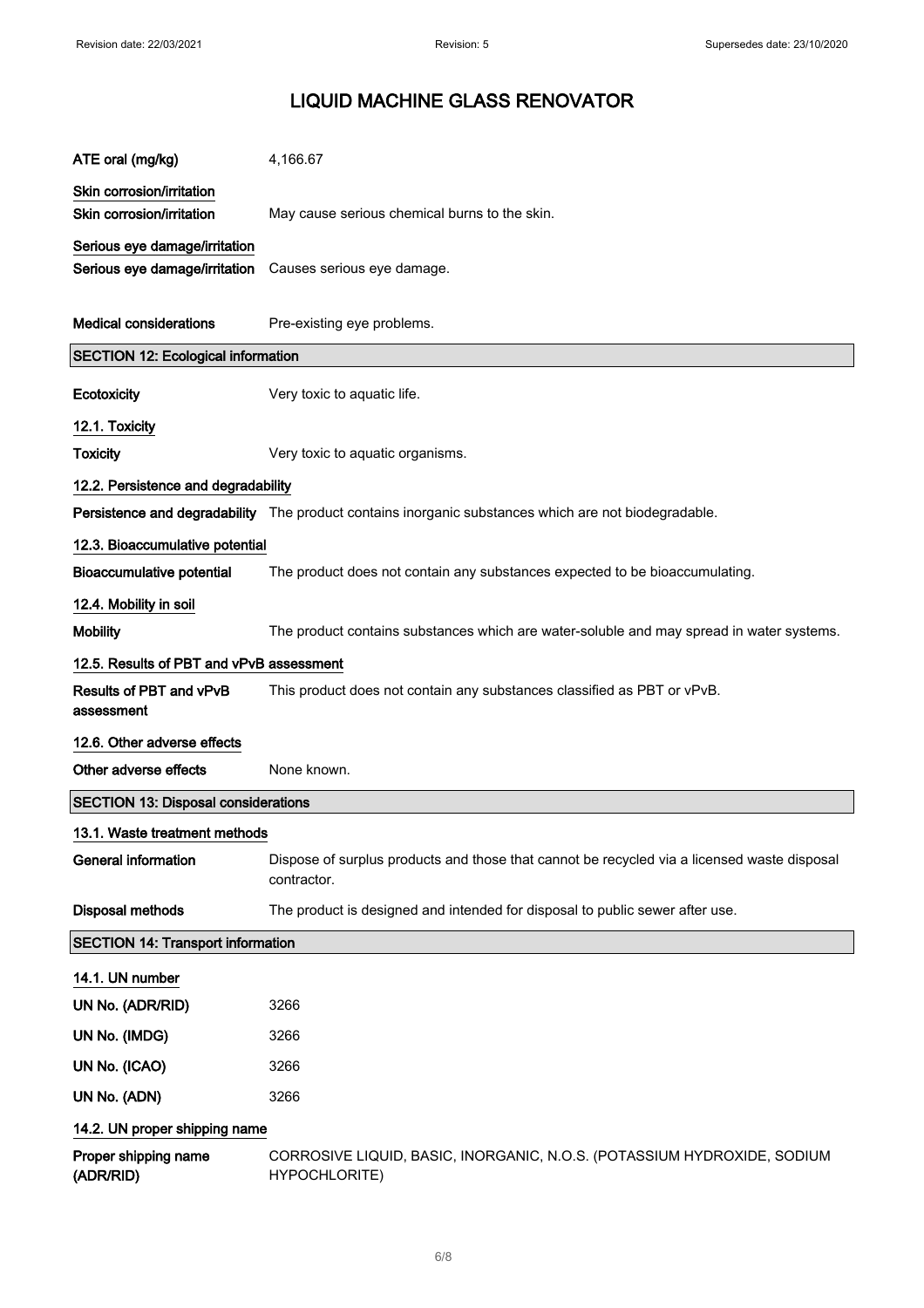|                            | Proper shipping name (IMDG) CORROSIVE LIQUID, BASIC, INORGANIC, N.O.S. (POTASSIUM HYDROXIDE, SODIUM<br>HYPOCHLORITE) |
|----------------------------|----------------------------------------------------------------------------------------------------------------------|
|                            | Proper shipping name (ICAO) CORROSIVE LIQUID, BASIC, INORGANIC, N.O.S. (POTASSIUM HYDROXIDE, SODIUM<br>HYPOCHLORITE) |
| Proper shipping name (ADN) | CORROSIVE LIQUID, BASIC, INORGANIC, N.O.S. (POTASSIUM HYDROXIDE, SODIUM<br>HYPOCHLORITE)                             |

## 14.3. Transport hazard class(es)

| <b>ADR/RID class</b>        | 8  |  |
|-----------------------------|----|--|
| ADR/RID classification code | C5 |  |
| ADR/RID label               | 8  |  |
| <b>IMDG class</b>           | 8  |  |
| ICAO class/division         | 8  |  |
| ADN class                   | 8  |  |
|                             |    |  |

## Transport labels



| Ш |
|---|
| Ш |
| Ш |
| Ш |
|   |

## 14.5. Environmental hazards

Environmentally hazardous substance/marine pollutant



| <b>IMDG Code segregation</b><br>group            | 18. Alkalis |
|--------------------------------------------------|-------------|
| <b>EmS</b>                                       | F-A, S-B    |
| ADR transport category                           | 2           |
| <b>Emergency Action Code</b>                     | 2X          |
| <b>Hazard Identification Number</b><br>(ADR/RID) | 80          |
| Tunnel restriction code                          | (E)         |

## 14.7. Transport in bulk according to Annex II of MARPOL and the IBC Code

Transport in bulk according to Not applicable. Annex II of MARPOL 73/78 and the IBC Code